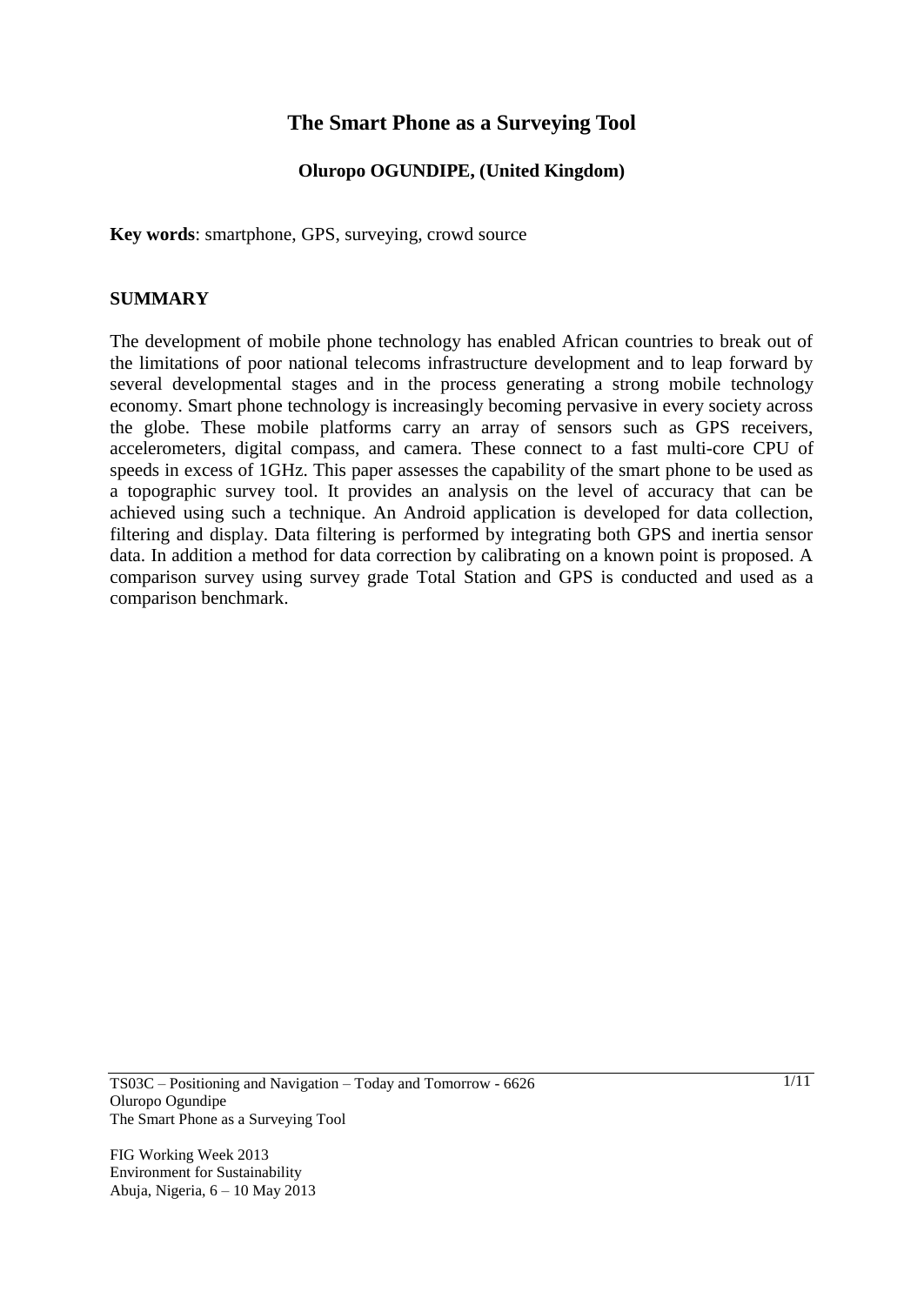# **The Smart Phone as a Surveying Tool**

## **Oluropo OGUNDIPE, United Kingdom)**

#### **1. INTRODUCTION**

The processing capability available on today"s smart phones has almost doubled over the past few years. For example the Apple 3GS iPhone uses a 600Mhz CPU 256MB of RAM ARM chip, while the iPhone 4 uses the A4 chip which runs at 1GHz. With the introduction of multicore phones in late 2010 mobile software can take advantage of increased speed and performance. Many of 2010's top smart phones had a 1GHz processor - devices such as Apple's iPhone 4, HTC's Desire HD and the Windows Phone 7 handsets that arrived towards the back end of 2010. After this dual-core phones such as the LG Optimus 2X came on the market. The 2X has a Nvidia Tegra 2, 1GHz processor - a dual-core system-on-a-chip based on ARM architecture. The Tegra chip still promises 1GHz of processing power however, dual-core chips enable more power to be squeezed out of the processor because the chips contain two 1GHz cores - meaning there are two 1GHz processors that can be used in parallel to speed up performance, provided the mobile software has been optimised to take advantage of the parallel processing power. Dual-core chips should enable a noticeable speed and performance increase, particularly when it comes to multitasking. In 2013 the latest smart phones feature multi-core processors with dual and quad-core processors available.

This availability of increased processing power coupled with smart phones that have numerous inbuilt sensors such GPS positioning sensors, Wi-Fi, Bluetooth, camera, pressure, temperature, humidity, light and inertia sensors such as digital compass, accelerometers and gyros, has created a powerful tool which can be used for surveying and geographical information data collection. In addition many top end smart phones are starting to use multiconstellation GNSS chips for example the iPhone 4S, iPhone 5 and Samsung Galaxy Note use a GPS+GLONASS GNSS chipset. This hardware does not exist in isolation but benefits from advances in computer science, in particular the emergence of Web 2.0, as well as the availability of broadband and 3G communication networks. Smart Phone platforms such as Apple or Android provide an API for developers to write their own software with additional APIs in Android to utilise Google maps. There are also APIs available for use with Open source maps such as OpenStreetMap.

TS03C – Positioning and Navigation – Today and Tomorrow - 6626 Oluropo Ogundipe The Smart Phone as a Surveying Tool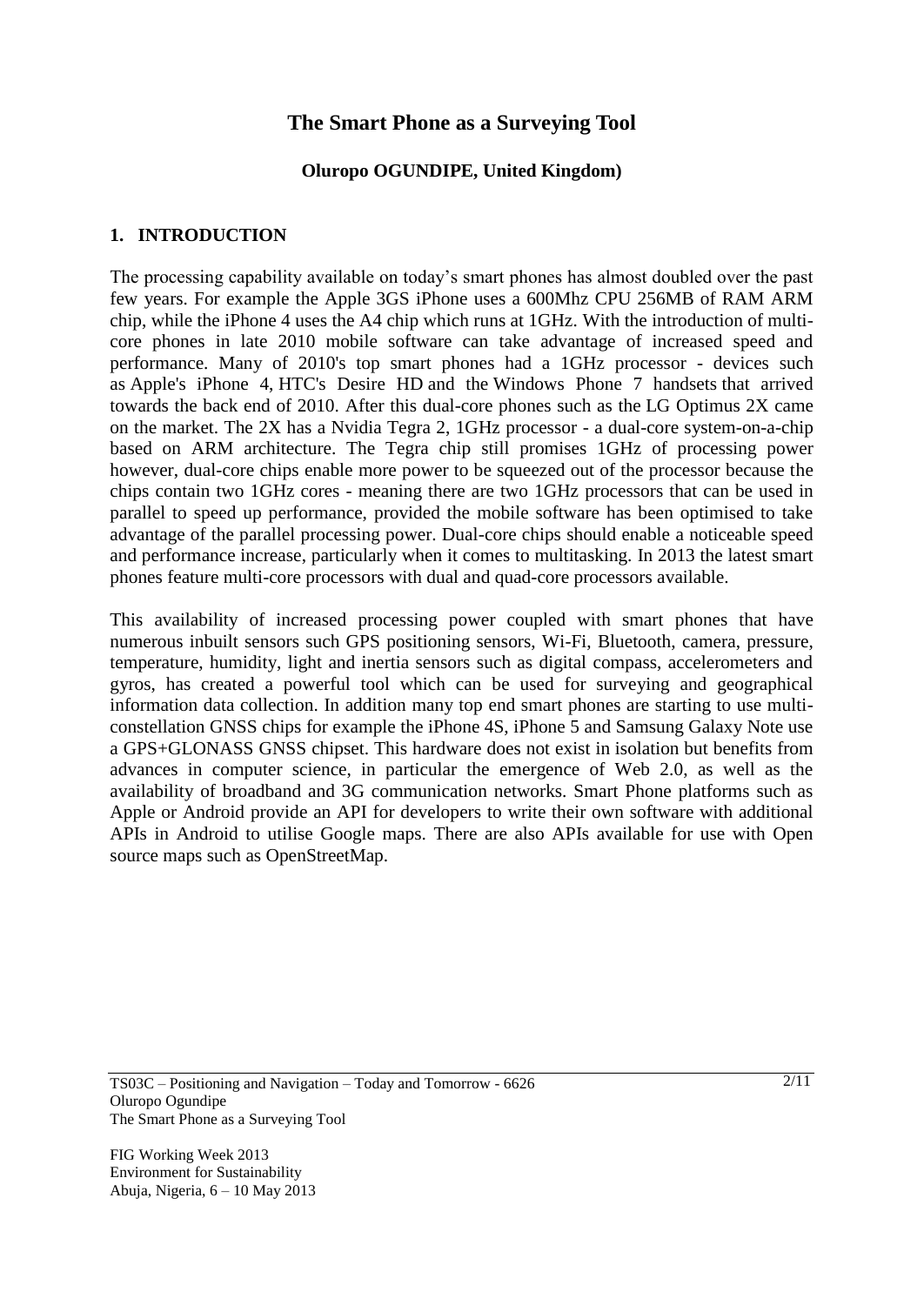

**Figure 1: Key Smartphone Sensors**

At the end of 2011 there were 5.6 billion mobile phones around the world with an increasing proportion being smart phones. Smart phone use is growing exponentially with an estimated 1 billion active users around the world. According to a report by Strategic Analytics this value is estimated to increase by another 1 billion by 2015.

With the increasing availability of low cost navigational devices in the form of smart phones and GPS data loggers, the area of volunteered geographic information and crowd sourcing of geographical data has grown significantly. Crowd sourcing in a geospatial context refers to data collection by a large and varied group of interested people who generally do not have any surveying training and who do not have any involvement with the subsequent data processing and integration (Heipke, 2010).

A number of crowd sourcing geospatial projects have been established in recent years. Some of the well known ones are OpenStreetMap and Wikimapia which produce openly available data as well commercial systems such as Google Map Maker and TomTom"s HD Traffic<sup>TM</sup> real-time traffic information. Waze<sup>TM</sup> is a community based traffic and navigation app available on iPhone and Android. It utilises information gathered from its large user base to provide alerts on accidents, road hazards and traffic jams [\(http://www.waze.com/\)](http://www.waze.com/). There are also online tools and platforms such as Ushahidi [\(http://ushahidi.com/\)](http://ushahidi.com/) which came to prominence during the aftermath of the Haiti earthquake in 2010 where it was used for mapping and tracking spatial related information such as food and water needs, missing children, and more. Another community based mapping platform is Taarifa. It is an open source web application for information collection, visualization and interactive mapping. It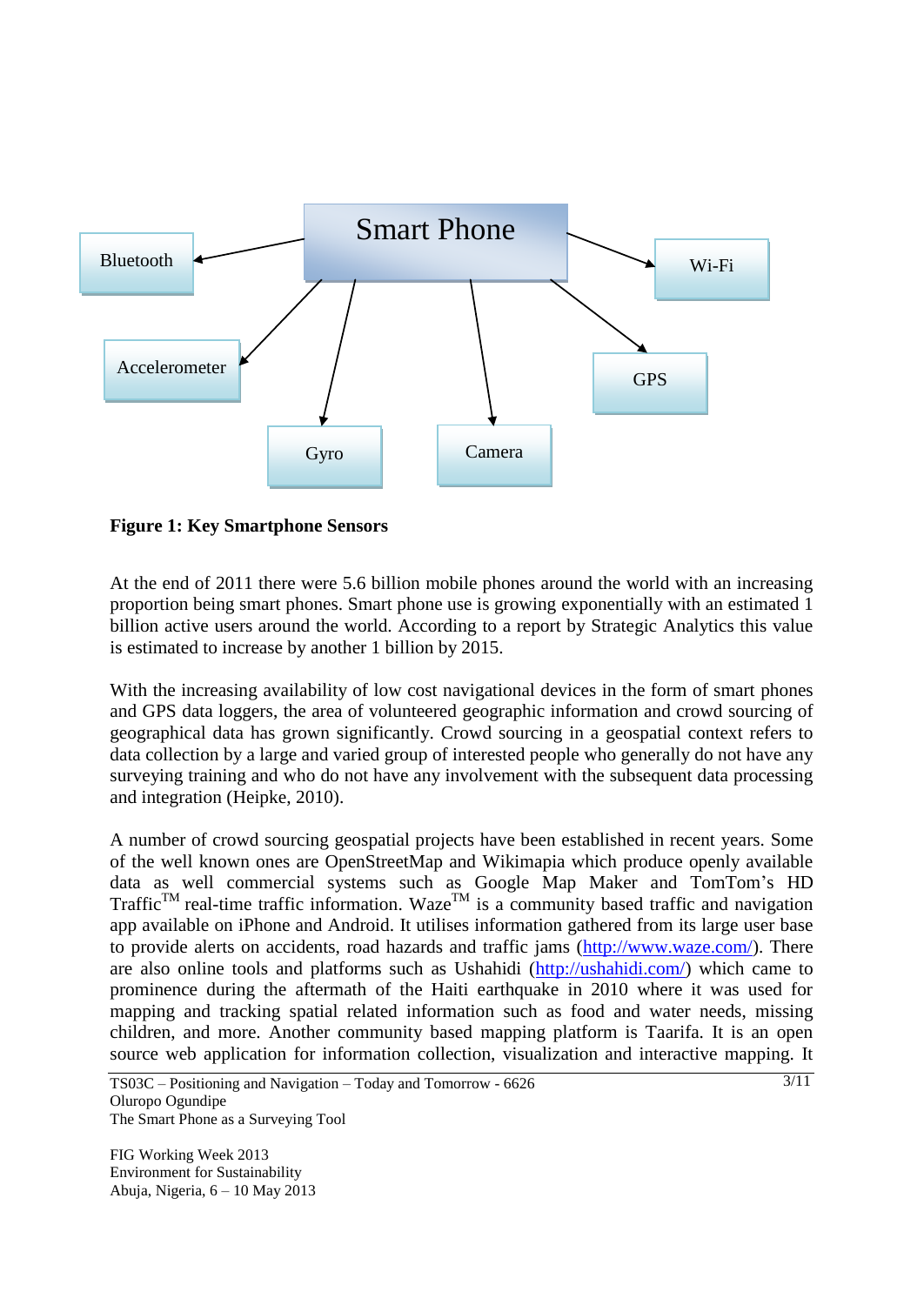enables people to post reports which are geographically tagged. These can then be followed up on while engaging citizens and communities [\(http://taarifa.org/\)](http://taarifa.org/).



**Figure 2: Taarifa User Mapping and Reporting a Sewerage Problem in Dar es Salaam**

As crowd sourced data is largely from untrained users with low cost equipment the issue of the data quality arises. Many of these datasets such as OpenStreetmap have facilities for reporting map errors. However the key issue is "fitness for use" (Heipke, 2010). Is the data quality appropriate for the application required? While crowd sourcing utilises the untrained user with their smart phone for data collection, can this new tool with its many sensors be utilised by the trained surveyor/GIS specialist in collecting and analysing geospatial data. Can the use of simple algorithms and filters, as well as the integration of the various sensors enable improved positioning accuracy and data collection. In this paper different tests and analysis were performed in order to try to address these questions.

# **2. SMART PHONE APPLICATION**

An android based smart phone app was created in order to enable the use of a smart phone as a surveying tool. Figure 3 below shows a screen shot of the user interface. The user interface is simple and enables the user to record GPS data, store it in a text file on the SD card, filter the data, add descriptions and attribute information, and take a geo-tagged photograph. GPS data for these tests were colleceted using a Samsung Galaxy S and a HTC Wildfire Android smart phones.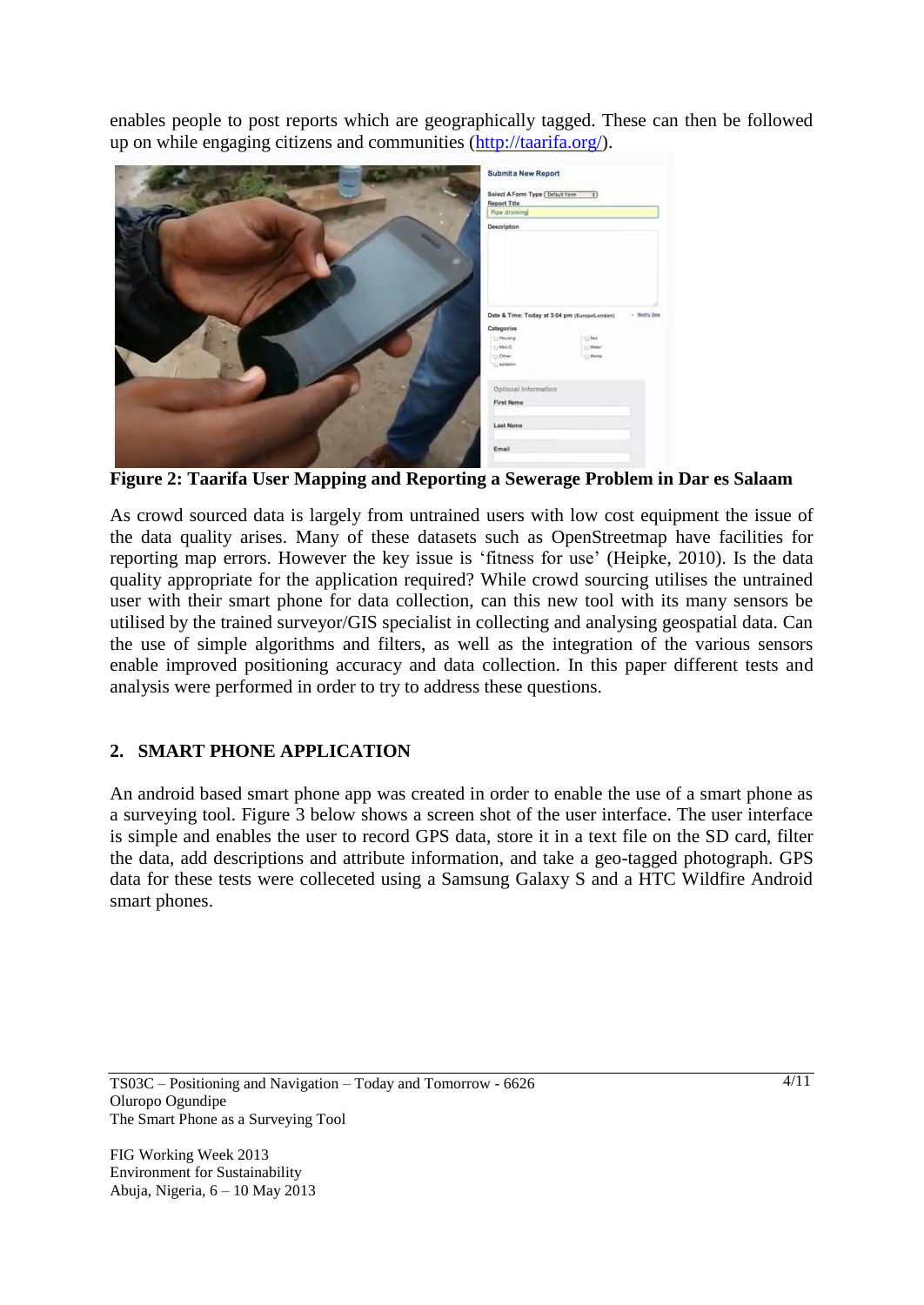

# **Figure 3: GPS Survey Application Front Screen**

The GPS Survey app will also enable the measured data to be overlaid on Google Map background enabling the user to see their data in relation to the surrounding landscape and features.

## **3. DATA FILTERING**

The GPS data collected on the smart phone will contain errors from different sources including atmospheric and multipath errors, as well as measurement sensor noise. In addition to this there is the effect of the number of satellites visible and their geometry in the sky. The effect of the satellite geometry known as dilution of precision has a multiplying effect on the position accuracy. Some of these errors such as multipath from a passing vehicle can momentarily reduce the quality of the observation causing large errors. Therefore some means of quality control is required to remove outliers from the data collected. The data filtering techniques used by this tool are as follows:

- Using the data quality indicator provided by the Android API from the GPS engine to set a threshold for identifying outliers.
- Averaging of data on static points
- Using comparison with accelerometer data to identify and remove gross errors.

In writing the app the user can request that the "position accuracy" be provided in the output strings as well as the position coordinates. A extract of the data file stored is shown in Table1 below. The column highlighted in red is the position accuracy provided by the smart phone GPS engine. A threshold of 12m was set with positions with accuracy values above this value excluded from further processing.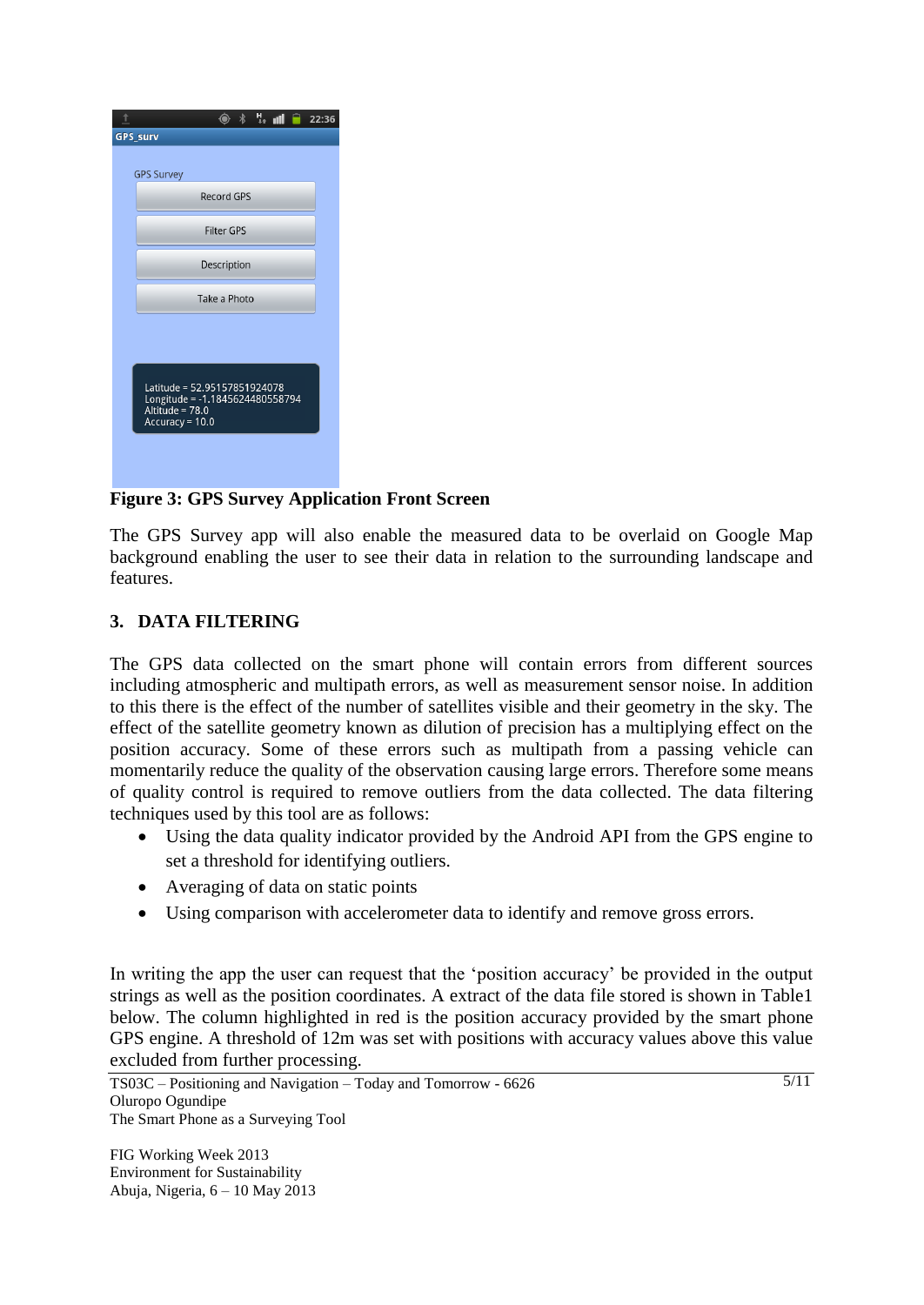## **Table 1: Extract of recorded GPS positions with the position accuracy highlighted**

```
13,1362668566797,1362668606000,52.95159101486206,-1.184425950050354,100.0,16.0,
```

```
14,1362668567798,1362668607000,52.951757311820984,-1.1840826272964478,78.0,24.0,
```

```
15,1362668568799,1362668608000,52.951762676239014,-1.184098720550537,76.0,8.0,
```

```
16,1362668569799,1362668609000,52.951762676239014,-1.184104084968567,78.0,6.0,
```
It should be noted that some smart phones perform some level of internal filtering of sensor data which is largely undocumented. Tests conducted by the author on an iPhone 4 show some characteristics which may suggest internal filtering (Ogundipe, 2012). Observing the data from the HTC Wildfire in particular when the phone is stationary suggests that some internal filtering may be performed as there is very little random noise component in the coordinates when static. For some applications this internal filtering may not be beneficial as the position solution may be "boot-strapped" to a poor quality value.

Data from the 3 axis accelerometer on the smart phone was also recorded. The combined acceleration vector was computed according to Equation (1).

 $A = \sqrt{(A_x)^2 + (A_y)^2 + (A_z)^2}$ *)* Equation 1

Where  $A_x$ ,  $A_y$  and  $A_z$  are the acceleration in the x, y and z axes respectively.

This was then double integrated to give the change in distance every second. The change in distance based on the GPS coordinates from consecutive epochs was also computed. If this change was greater than 3 times the change in distance from the accelerometer data then that GPS position record was flagged but not removed.

# **4. DATA CORRECTION**

The low-cost GPS sensors on smart phones does not provide the user access to the raw GPS pseudo-range or carrier phase observables. Therefore techniques such as RTK, DGPS or even post processing of single point positioning cannot be performed in order to correct or mitigate the error in the observables which translate to a positioning error. In seeking to use the smart phone as a surveying tool the data quality and reliability is of importance. Therefore a simple correction methodology was tested. This method required that the user survey and record position data at a point with known coordinates which is in the same area as the features to be surveyed. A correction factor is then computed by subtracting the difference between the true and observed values at the known point. This is then applied to the coordinates of the features that are surveyed in that session. The assumption behind this method is that within the same environment the tropospheric and ionospheric errors are similar and change slowly. And that the multipath environment is also similar. However the reality is that the ionospheric errors

TS03C – Positioning and Navigation – Today and Tomorrow - 6626 Oluropo Ogundipe The Smart Phone as a Surveying Tool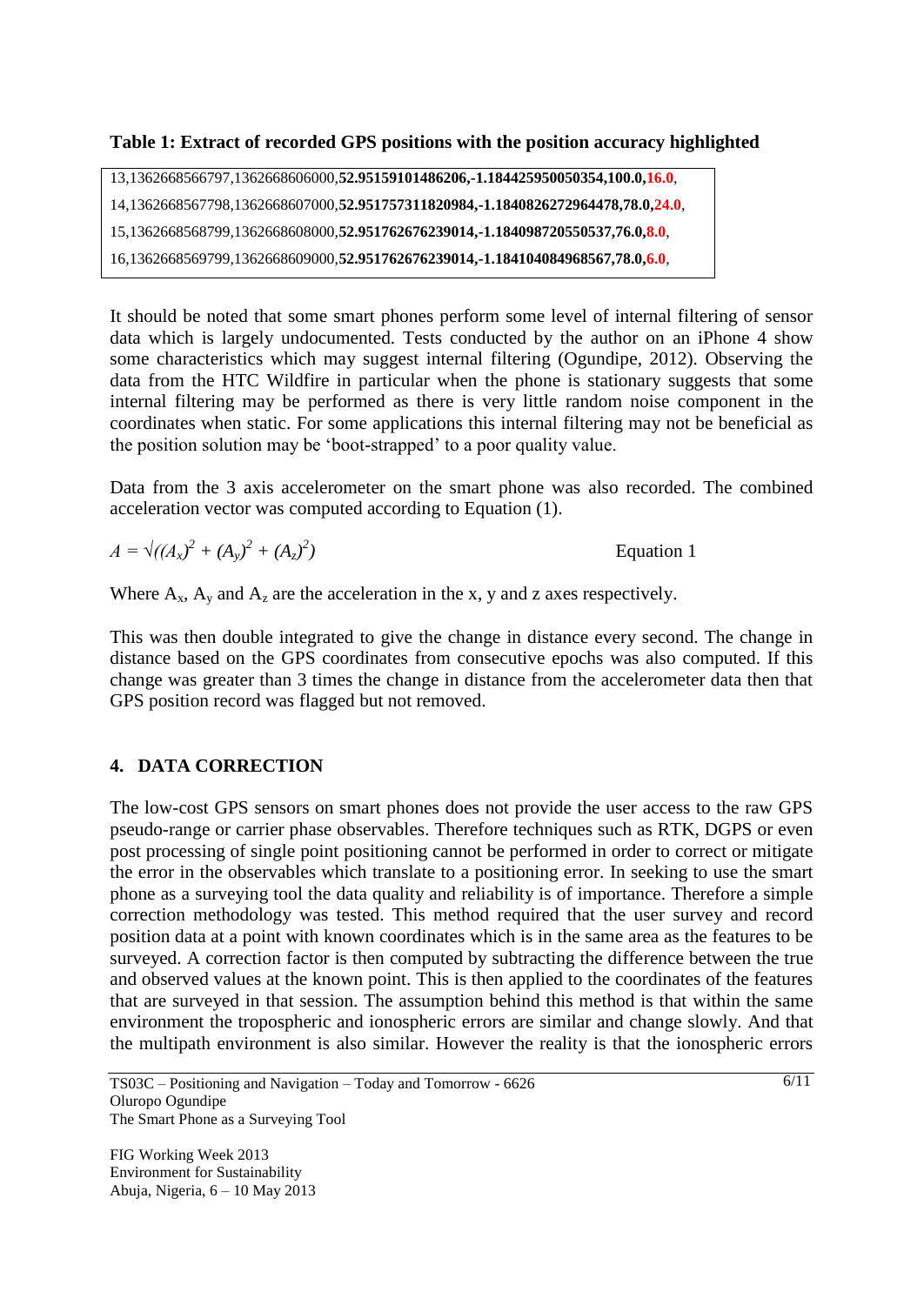can sometimes change very rapidly due to scintillation effects. Scintillation refers to shortterm rapid fluctuations in the amplitude or phase of the GNSS signal. Amplitude fading and phase scintillations can cause cycle slips or even cause the receivers to lose lock on the GNSS signal (Kintner et al., 2009). This scintillation effects are more prevalent around the solar maximum period and affect largely the equatorial and high latitude areas. Mid latitude areas such as the UK are not as strongly impacted by scintillation effects. The other challenge to the assumption is multipath as depending on the user location and other transient effects like passing vehicles, this will vary as well. Nevertheless if the difference in multipath environment does not dominate, there should be some common error that this techniques may be able to assist in correcting.

A test was conducted on the Jubilee Campus of the University of Nottingham. The survey marker NGB12 was surveyed for 1-2 minutes using the HTC Wildfire Android smart phone. The data was recorded in a log file on the SD card. Using the software Grid Inquest the geodetic WGS84 coordinates were converted to Ordnance Survey OSGB36\_(02) coordinate system. Table 1 show the error of the average coordinates.

**Table 2: Comparison of smart phone GPS result with known coordinates at NGB12**

|              | <b>Easting</b> | <b>Northing</b> | Height |
|--------------|----------------|-----------------|--------|
| <b>Smart</b> |                |                 |        |
| phone Av     | 454911.928     | 339680.128      | 39.682 |
| <b>Known</b> |                |                 |        |
| <b>NGB12</b> | 454914.208     | 339679.717      | 29.898 |
| <b>Diff</b>  | $-2.280$       | 0.411           | 9.784  |

This error values were applied as correction parameters to the average value of the coordinates collected at NGB11 which is located about 30m away.

|                         | <b>Easting</b> | <b>Northing</b> | Height   |
|-------------------------|----------------|-----------------|----------|
| <b>Smart phone</b>      |                |                 |          |
| Average                 | 454876.698     | 339692.636      | 61.452   |
| <b>TRUE NGB11</b>       | 454893.289     | 339700.255      | 30.796   |
| Error                   | $-16.591$      | $-7.619$        | 29.631   |
| <b>Error Vector</b>     | 34.808         |                 |          |
| Corr from NGB12         | 2.280          | $-0.411$        | $-9.784$ |
| <b>Corr Coords</b>      | 454878.978     | 339692.225      | 50.643   |
| New error               | $-14.311$      | $-8.030$        | 19.847   |
| <b>New Error Vector</b> | 25.752         |                 |          |

| Table 3: Applying correction to NGB11 smart phone GPS results |
|---------------------------------------------------------------|
|---------------------------------------------------------------|

It can be seen in Table 3 that the simple correction method provides improvements in the position solution with significant improvements in the height in the order of about 10m and

TS03C – Positioning and Navigation – Today and Tomorrow - 6626 Oluropo Ogundipe The Smart Phone as a Surveying Tool

FIG Working Week 2013

Environment for Sustainability Abuja, Nigeria, 6 – 10 May 2013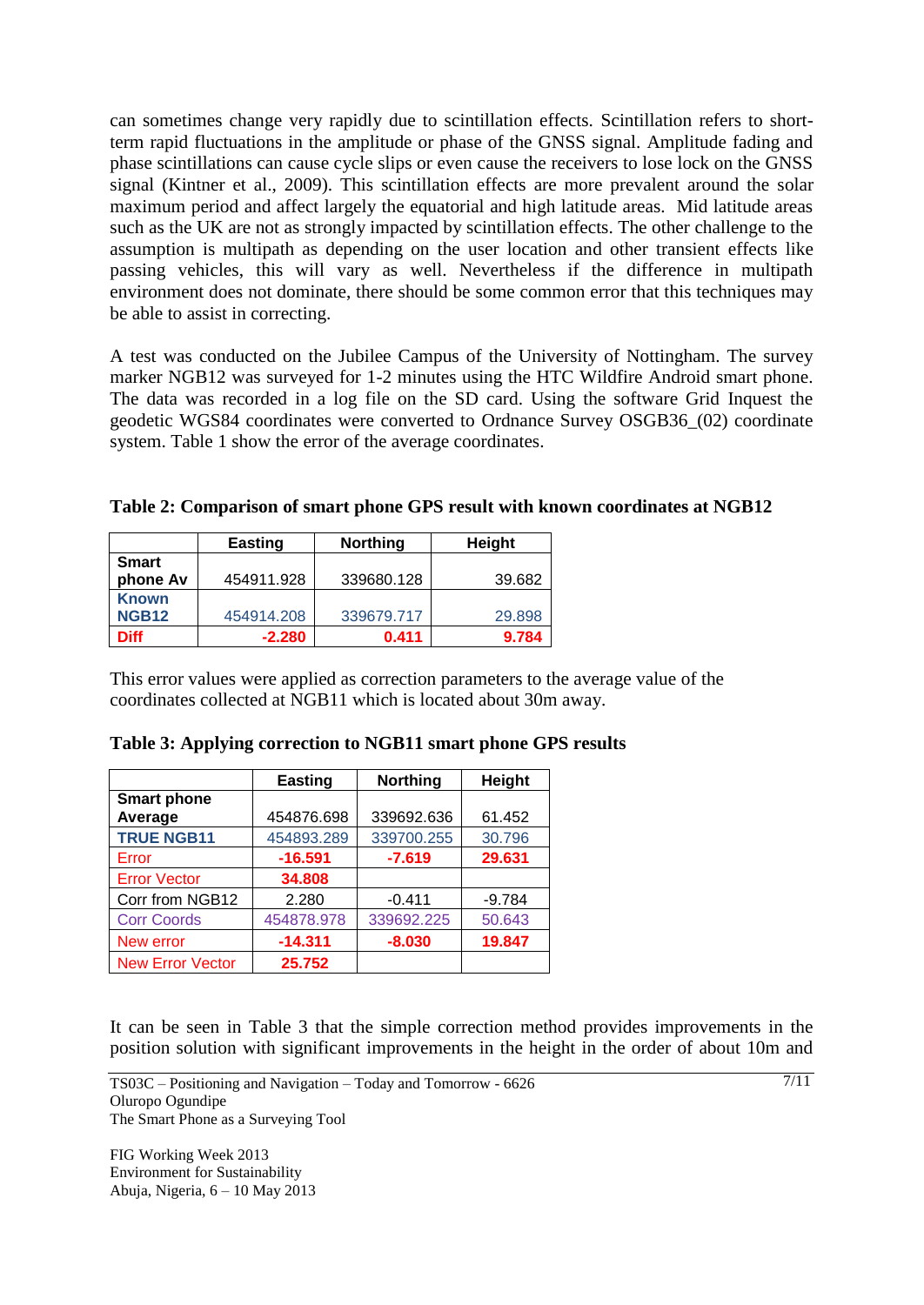some improvement in the east direction in the order of about 2m. however the accuracy of the northing component was degraded by about half a metre. The error vector was used to assess the overall improvement in accuracy. Improvement in the error vector from 34.8m to 25.8m can be seen.

A test was conducted where the smart phone was used to survey a road which had been previously surveyed using RTK GPs and Total station. The aim was to compare the level of accuracy that could be obtained from using the smart phone as a topographic survey tool. Figure 4 shows an extract of an AutoCAD drawing. This shows the smart phone surveyed and corrected data in relation to the high accuracy surveyed road segment. The white line is an attempt to smooth the smart phone data by applying expert knowledge. This includes smoothing the lines and also applying the knowledge that a road generally maintains a constant width.



**Figure 4: Road Survey Using Smart Phone GPS Compared with High Accuracy Surveying.**

It can be seen from Figure 4 that deviation from the correct plan position vary from about 1m to 3.2m with exact matches in some locations. The yellow segment highlighted experienced large deviations. Looking at Figure 5 which show a photograph of the area, it can be seen that there are several buildings on both sides of the road. Moving between these buildings will generate variations in the multipath signature and it is likely that in that area the multipath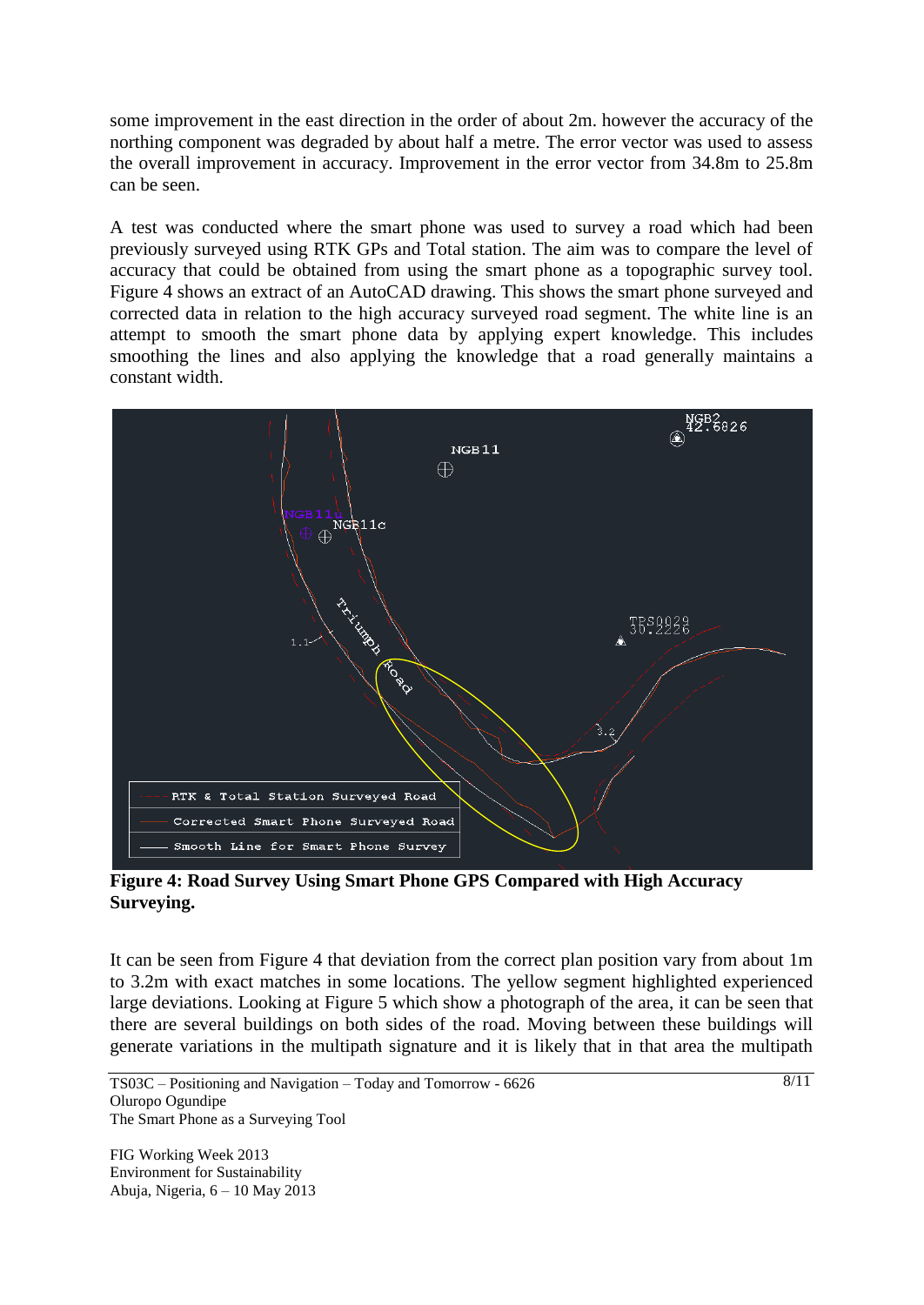signature was significantly different to that of the calibration point, hence the large deviation.



**Figure 5: Photograph Showing the Road Segment and Surrounding Buildings**

# **5. CONCLUSION**

The increasing ubiquity of smart phones with its numerous sensors provides a tool that is increasingly being utilised for geospatial data collection. Crowd sourced geospatial maps like OpenStreetMap are producing feature rich maps collected by enthusiasts. Though currently crowd sourced maps tend to be feature rich in developed countries but sparse in poorer countries with less contributors. However as smart phone become increasingly pervasive this can be a low-cost survey tool if utilised appropriately. It will not be suitable for all applications, for example in the setting out for road construction where centimetre level accuracy is required. However for many applications it can be a useful survey tool. Applications such as planning, topographic survey reconnaissance, geological surveys, epidemiological mapping and much more, where accuracy at the 1-3m level is adequate can benefit from the use of the smart phone. The app created provides the ability to add description to the position stored, as well as attaching a photograph. Such a functionality is useful to many applications including environmental monitoring and forest management.

In traditional surveying methods a traverse is surveyed in order to establish some known points. A detail survey is then conducted by setting up the total station on those known points. Also in precise GPS techniques like Differential GPS utilise a base station with known reference coordinates. The correction technique tested attempts to utilise that same approach in correcting the smart phone GPS data. The filtering techniques implemented though simple, help to improve positions. Correction on a calibration known point also helps to an extent but this degrades over time and also degrades as the multipath environment changes from that of the known point used to calibrate.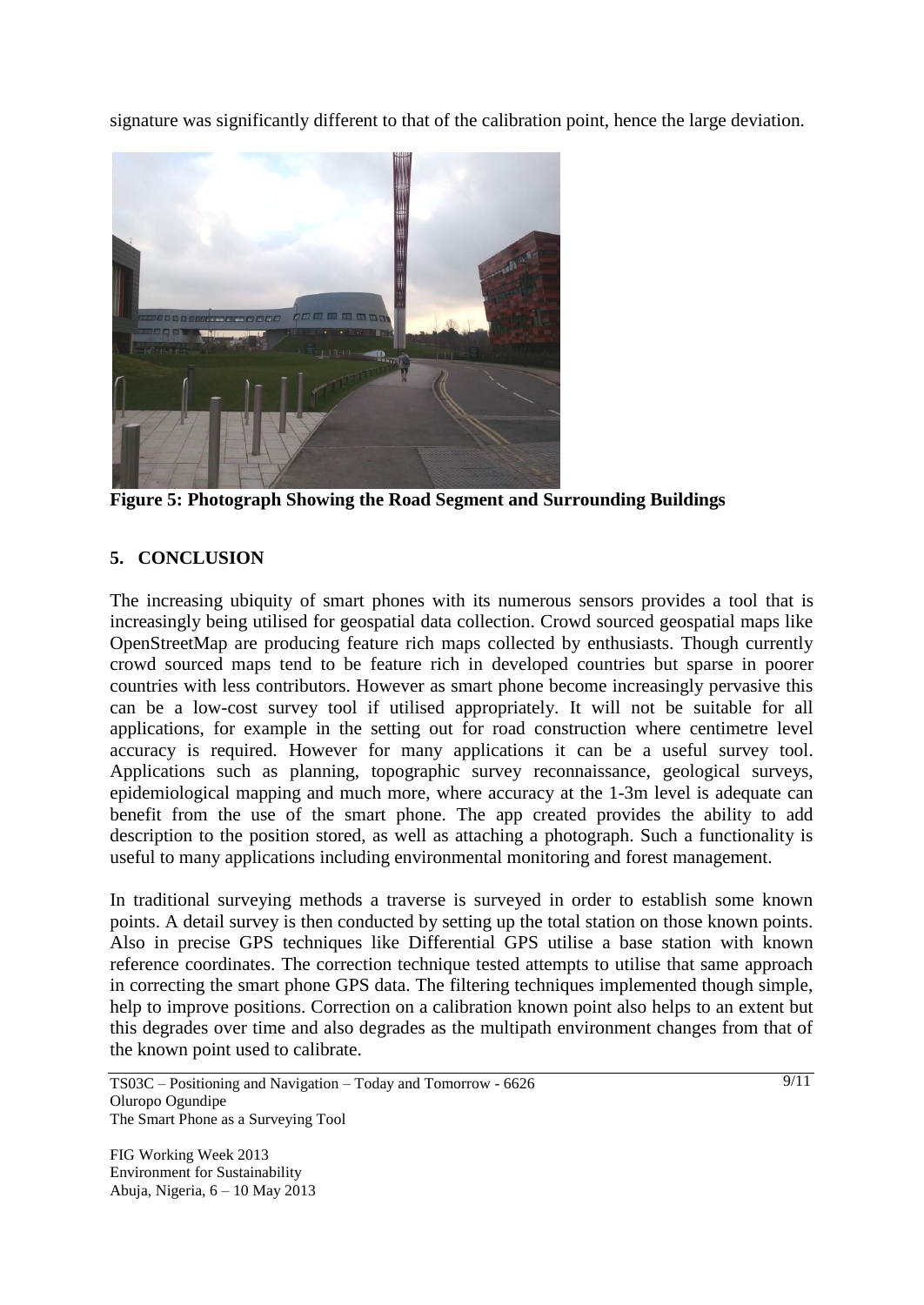#### **REFERENCES**

[http://www.cbsnews.com/8301-205\\_162-57534583/study-number-of-smartphone-users-tops-](http://www.cbsnews.com/8301-205_162-57534583/study-number-of-smartphone-users-tops-1-billion/)[1-billion/](http://www.cbsnews.com/8301-205_162-57534583/study-number-of-smartphone-users-tops-1-billion/) (Accessed March 2013)

[http://www.silicon.com/technology/mobile/2011/01/12/dual-core-smartphones-the-next](http://www.silicon.com/technology/mobile/2011/01/12/dual-core-smartphones-the-next-mobile-arms-race-39746799/)[mobile-arms-race-39746799/](http://www.silicon.com/technology/mobile/2011/01/12/dual-core-smartphones-the-next-mobile-arms-race-39746799/) (Accessed April 2011)

Heipke, C., (2010) *Crowdsourcing Geospatial Data*. ISPRS Journal of Photogrammetry and Remote Sensing 65 (2010), pp. 550–557.

Kintner, P. M., Humphreys, T., Hinks, J., (2009) *GNSS and Ionospheric Scintillation, How to Survive the Next Solar Maximum*. InsideGNSS, July/August 2009, pp.22 – 30.

Ogundipe, O.; (2012) *Assisting the Visually Impaired Using Smart-Phone Sensors*. Coordinates, May 2012, Vol. VIII, Issue 5, pp.18 – 26.

#### **BIOGRAPHICAL NOTES**

Oluropo Ogundipe is a Research Fellow at the Nottingham Geospatial Institute, University of Nottingham. She has a PhD on the topic of "The Use of Real Time Kinematic GPS on Construction Plant" from the University of Nottingham. Her current research focus includes the use of GNSS in forestry accreditation, indoor positioning for the blind, software receiver validation and the use of GNSS for bridge monitoring. Her research interests also include multipath mitigation, RFID positioning, augmented reality and Network RTK GPS. She has also had industry experience in the GNSS and Geomatics sector working for a GNSS equipment manufacturer and as a Land & Engineering Surveyor.

#### **CONTACTS**

Dr Oluropo Ogundipe University of Nottingham The Nottingham Geospatial Building Triumph Road Nottingham UNITED KINGDOM Tel. +44 (0)1158232752

TS03C – Positioning and Navigation – Today and Tomorrow - 6626 Oluropo Ogundipe The Smart Phone as a Surveying Tool

FIG Working Week 2013 Environment for Sustainability Abuja, Nigeria, 6 – 10 May 2013  $\frac{10}{11}$